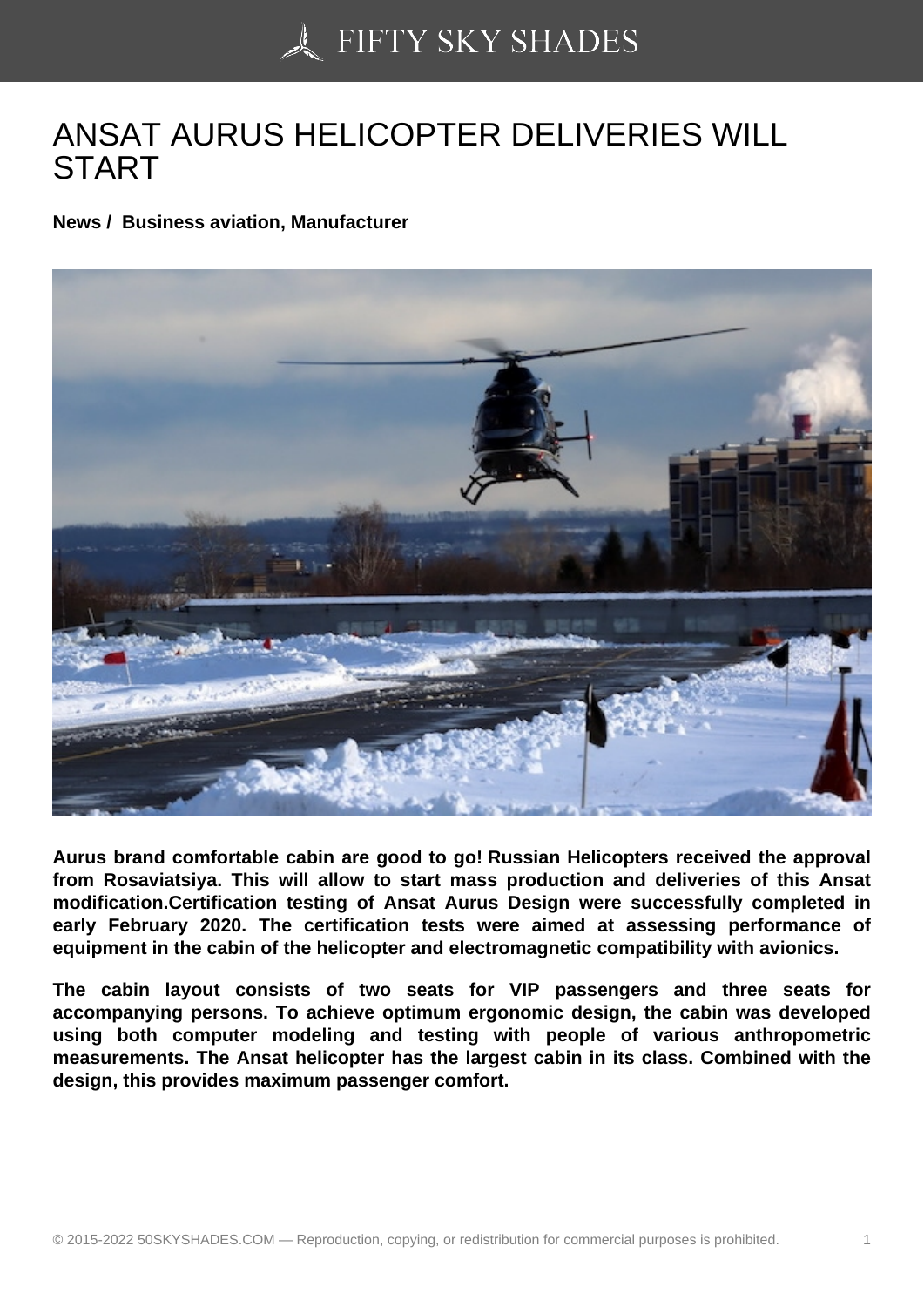**"Ansat is a universal helicopter that has proven itself in several different fields. High reliability, ease of maintenance, compact size and a spacious cabin make Ansat one of the best helicopters for passenger transportation. The modified certificate, which allows to start serial production of a helicopter with a VIP cabin in the style of the Aurus brand, opens up new prospects for its operation", pointed out Oleg Yevtushenko Executive Director of Rostec Corporation.**

"The Ansat Aurus Design will get its first operator very soon, and the interest shown in this helicopter at the MAKS air foretells new orders. The use of best domestic technologies and materials, as well as the attention to detail are the hallmarks of the Aurus brand, and we, with our colleagues from FSUE NAMI, have worked hard to create the design of the Ansat helicopter in the best traditions of this brand. The helicopter possesses excellent flight performance characteristics and provides an uncompromising level of flight safety", said the CEO of Russian Helicopters, Andrey Boginsky.



The Ansat Aurus Design design project was carried out by specialists of the Federal State Unitary Enterprise NAMI, the leading Russian scientific organization in the field of automotive development, and a designer and manufacturer of a line of luxury cars under the Aurus brand. First demonstration Ansat helicopter in Aurus brand style was held at the static exposition of Russian Helicopters as part of MAKS-2019 air show. During the show, the model was examined by the Russian President Vladimir Putin and the President of Turkey Recep Tayyip Erdo?an.

The light multipurpose Ansat helicopter was designed by the Kazan Helicopter Plant's design bureau. It is equipped with two engines and can be used for normal passenger and VIP transport, cargo delivery, environmental monitoring and as an air medical helicopter. High-altitude tests of Ansat have been successfully completed, which confirmed the possibility of its operation in mountainous terrain at altitudes up to 3,500 meters. The helicopter can be operated in a temperature range between -45 and +50 degrees Celsius.